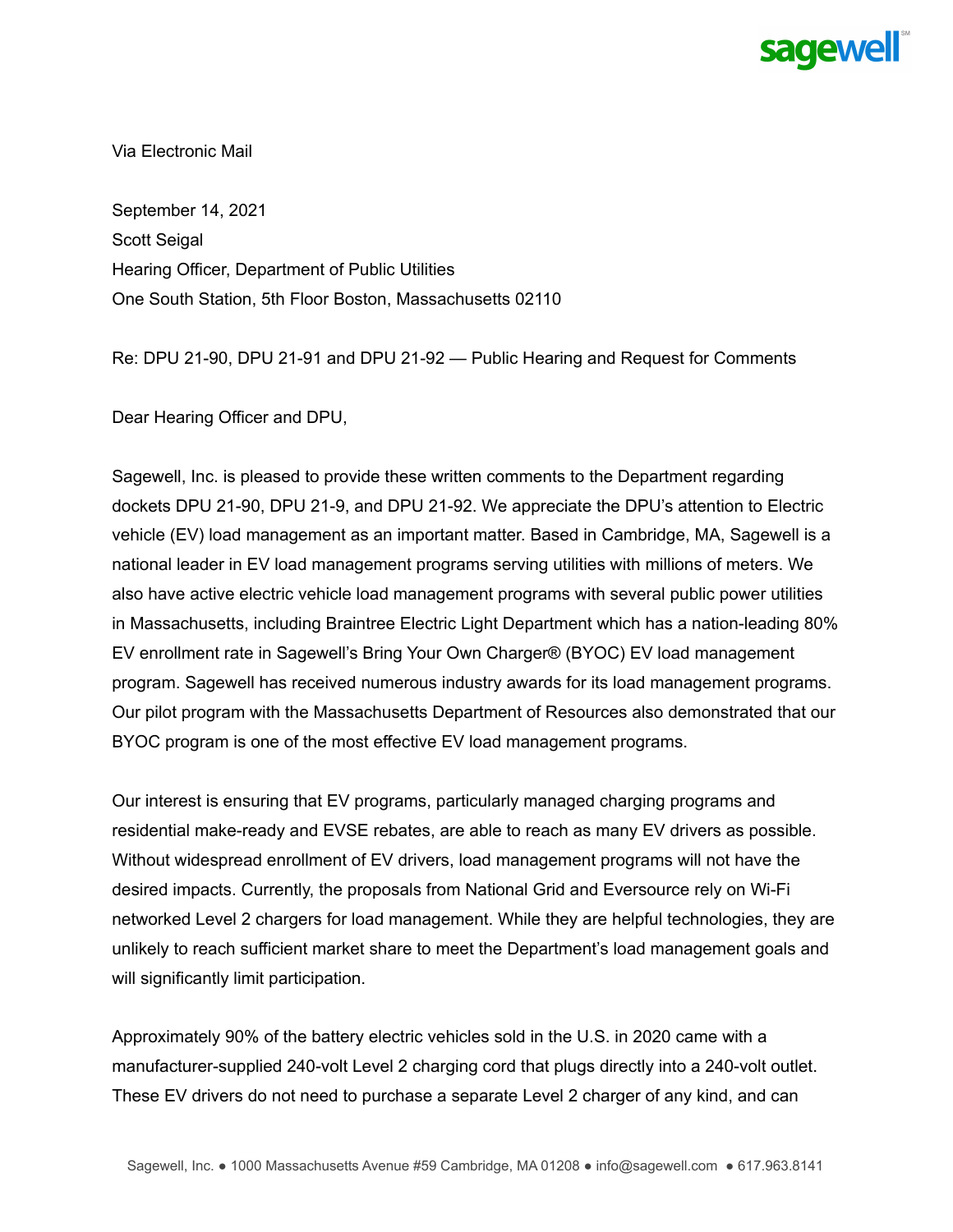

simply install 240-volt outlets near where they park their EVs. Our experience operating EV load management programs nationwide indicates that most EV drivers are unlikely to purchase a networked charger, and industry estimates indicate that WiFi-connected networked chargers likely have less than 10% market share nationwide.

To increase EV load management program participation, we encourage the Department to expand its definition of "managed charging capable L2 EVSE" to include telematics programs that leverage the onboard telematics systems in most EVs, and, in the future, AMI smart meter load disaggregation. Without needing specific charging hardware or in-car devices, telematics and AMI load disaggregation techniques offer the same functions as networked Level 2 chargers. To illustrate, a networked charger is a combination of a charger, an energy consumption meter, load reduction function, and a data transmitter. The same functions are delivered by the combination of any brand charging device (load controllable or not), a telematics connection (or whole-home AMI smart meter data access), and a programmable load reduction feature in the vehicle. As an example, the State of Michigan Public Service Commission has authorized its two leading investor-owned utilities to operate networked chargers, vehicle telematics, AMI load disaggregation, TOU rates, and other EV load management programs side by side.

We encourage the Department to also include passive or "every day" load shifting programs in its decisions. Our experience and data from the industry indicates that programs that are able to shift EV load every day, rather than based on specific load management events, have a greater overall impact. Passive load shifting does not require accurately monitoring and calling events.. In addition, by shifting load 5 days per week, 52 weeks per year, EDCs will increase overall savings as energy costs and carbon emissions are lowest during the overnight hours.

With regard to the Unitil proposal, passive "every day" load shifting programs can deliver better results and higher enrollment rates than time of use rates, without the barriers of shifting overall home electric use or installation of a separate meter.

We also encourage the Department to allow EDCs the flexibility to offer fixed monthly incentives rather than kilowatt hour incentives due to their very high effectiveness, and lower overall cost. The contribution of any particular EV to coincident peak demand is not closely related to the number of miles driven per year, but rather personal habits and vehicle charging rate. Allowing